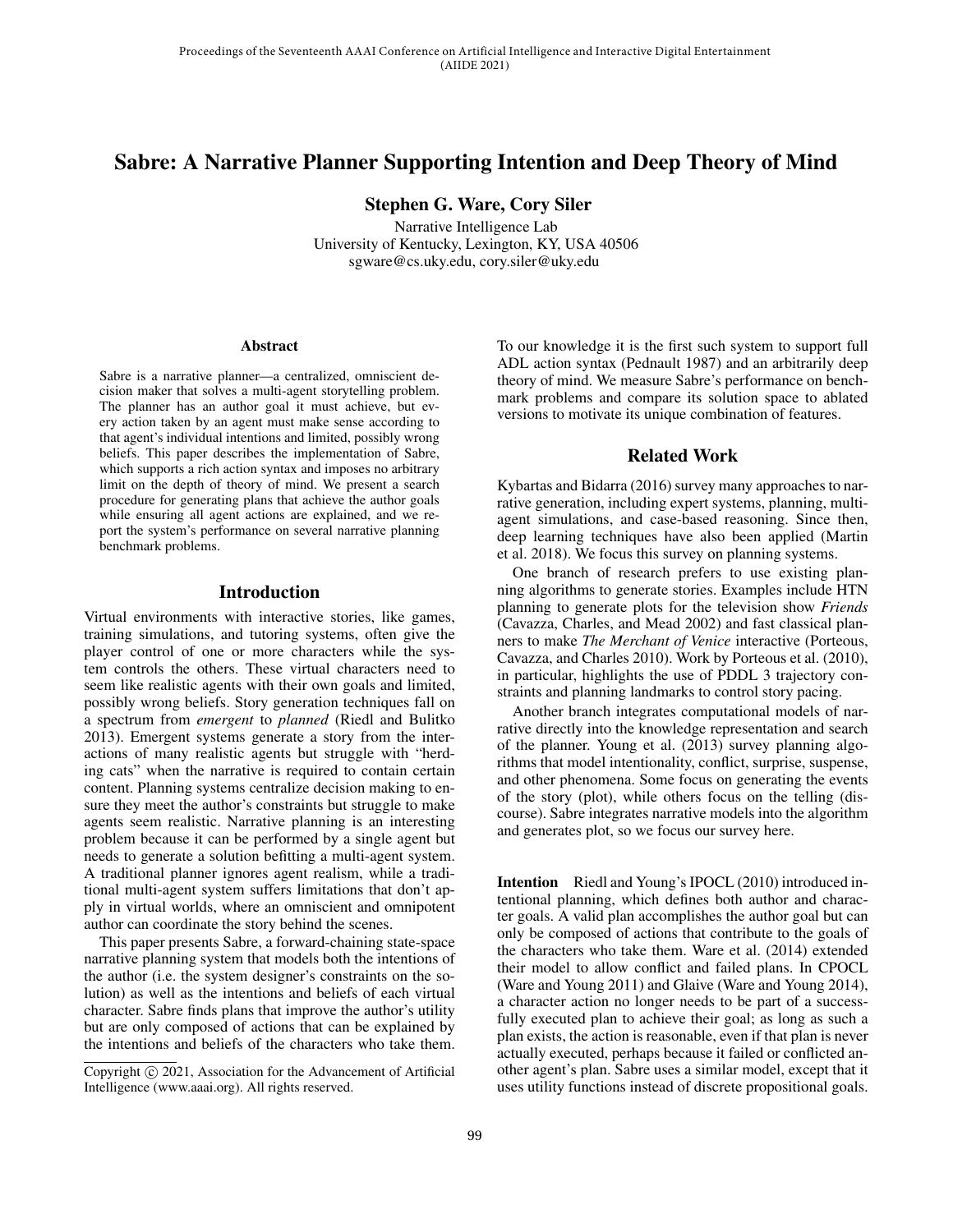Theory of Mind Several narrative planners focus on character knowledge, partial observability, and wrong beliefs. Virtual Storyteller (Brinke, Linssen, and Theune 2014), HeadSpace (Thorne and Young 2017), and work by Christensen et al. (2020) use a 1 layer theory of mind, meaning they reason about what is true, and what each character believes is true, but not what x believes  $y$  believes, and so on. IMPRACTical (Teutenberg and Porteous 2013) uses a 1 layer model, and past that defers to a shared global set of popular beliefs. Shirvani et al. (2017) demonstrate that planner-generated stories need a multi-level theory of mind to model some forms of deception, cooperation, anticipation, and surprise. Sabre places no arbitrary limit on the depth of theory of mind.

Si and Marsella's Thespian (2014) treats theory of mind as central, while Ryan et al.'s Talk of the Town (2015) models characters that observe, forget, and lie. These and others like them are multi-agent systems; they use a host of agents with true partial observability and leverage little centralized planning to coordinate the story.

Intention + Theory of Mind At least two systems model intentions and theory of mind for centralized planning. Previously we defined a state space with these features (Shirvani, Ware, and Farrell 2017) but focused on validating the knowledge representation and did not provide a planning algorithm or measuring performance. Ostari (Eger and Martens 2017) has these features but models true uncertainty via Dynamic Epistemic Logic. The high cost of modeling all doxastically accessible possible worlds limits the scope of problems it can solve. In Sabre's model, agents can have arbitrarily nested and wrong beliefs, but must always commit to specific beliefs. We found this tradeoff allows us to tell most of the stories we want to tell, and it allows Sabre to solve larger problems.

## Problem Definition

We use a domain from our previous work (Ware et al. 2019) as a running example. Tom needs to get a potion for his grandmother. He begins in her cottage with one coin. There is a merchant at the market who is selling medicine and a sword for one coin each. Also at the market is a guard with a sword who wants to punish criminals. In a nearby camp, a bandit has a sword and one coin and wants to acquire more valuable items, like coins and medicine. A crossroads connects the cottage, the market, and the bandit's camp. Characters can walk from place to place. Characters with a coin can buy an item from the merchant. Armed characters (i.e. those who have swords) can attack and kill other characters. Armed characters can steal items from unarmed characters.

### Characters and Fluents

A Sabre problem defines a finite number of *characters*, special entities which should appear to have beliefs and intentions. Henceforth we use the term "character" rather than "agent" because the narrative planner is the only decision maker, though it creates the appearance that each character

is an agent. Tom, the merchant, the guard, and the bandit are the characters in our example domain.

A problem defines some number of state *fluents*, properties whose values can change over time. For some fluent  $f$ , let  $D_f$  denote the set of possible values f can take on, called the *domain* of f. Sabre supports two kinds of fluents: nominal and numeric. For nominal fluents,  $D_f$  is a finite set of possible nominal values. For numeric fluents,  $D_f = \mathbb{R}$ . We denote numeric fluents as  $f_{\mathbb{R}}$ .

Sabre supports seven types of logical literals *l*. The first six are given by this grammar:

$$
l := \n f = v \mid f \neq v \mid f_{\mathbb{R}} > n \mid f_{\mathbb{R}} \geq n \mid f_{\mathbb{R}} < n \mid f_{\mathbb{R}} \leq n
$$
\n
$$
v := \n \text{any value in } D_f
$$
\n
$$
n := \n v \mid f_{\mathbb{R}} \mid n + n \mid n - n \mid n \cdot n \mid n \div n
$$

These six kinds of literals have a fluent  $f$  on the left, a relation (=,  $\neq$ , > etc.) in the middle, and a value on the right. For nominal literals, a value is one of  $D_f$ . For numeric literals, a value is a real number, a numeric fluent, or an arithmetic expression. Tom's location is an example of a nominal fluent whose domain is the cottage, market, camp, or crossroads. Tom's wealth is an example of a numeric fluent.

The seventh kind of literal takes the form  $believes(c, l)$ , which we abbreviate  $b(c, l)$ , and which means that character  $c$  believes literal  $l$  is true. Beliefs can be arbitrarily nested, so  $b(c_1, b(c_2, f = v))$  means that character  $c_1$  believes character  $c_2$  believes that fluent f has value v. Sabre does not limit how deeply nested literals may be.

#### Logical Expressions

Sabre uses three kinds of complex logical expressions: *preconditions* that must be checked, *effects* that describe how states are modified, and *utility functions* that define preferences over states.

During pre-processing, preconditions are converted to disjunctive normal form. We use a process similar to Weld's (1994) to compile out first order quantifiers. Universal quantifications are replaced by conjunctions, and existential by disjunctions, like so:

$$
\forall v(f = v) \leftrightarrow (f = v_1) \land (f = v_2) \land ...
$$
  

$$
\exists v(f = v) \leftrightarrow (f = v_1) \lor (f = v_2) \lor ...
$$

In keeping with classical planners, preconditions and effects must be finite, so quantifiers over numeric fluents are not permitted. We consider  $\top$  and  $\bot$  to be in disjunctive normal form.  $\top$  is a disjunction of one empty clause and always true, while  $\perp$  is a disjunction of zero clauses and always false. Negated literals are compiled out like so:

$$
\neg (f = v) \leftrightarrow (f \neq v)
$$
  

$$
\neg (f > v) \leftrightarrow (f \leq v) \text{ etc.}
$$

Complex doxastic expressions about what a character believes are compiled out using these equivalencies:

$$
\neg b(c, x) \leftrightarrow b(c, \neg x)
$$
  

$$
b(c, x \land y) \leftrightarrow b(c, x) \land b(c, y)
$$
  

$$
b(c, x \lor y) \leftrightarrow b(c, x) \lor b(c, y)
$$

These axioms, especially the first (not believing  $x$  is equivalent to believing  $\neg x$ ), reflects Sabre's constraint that characters cannot be uncertain in their beliefs.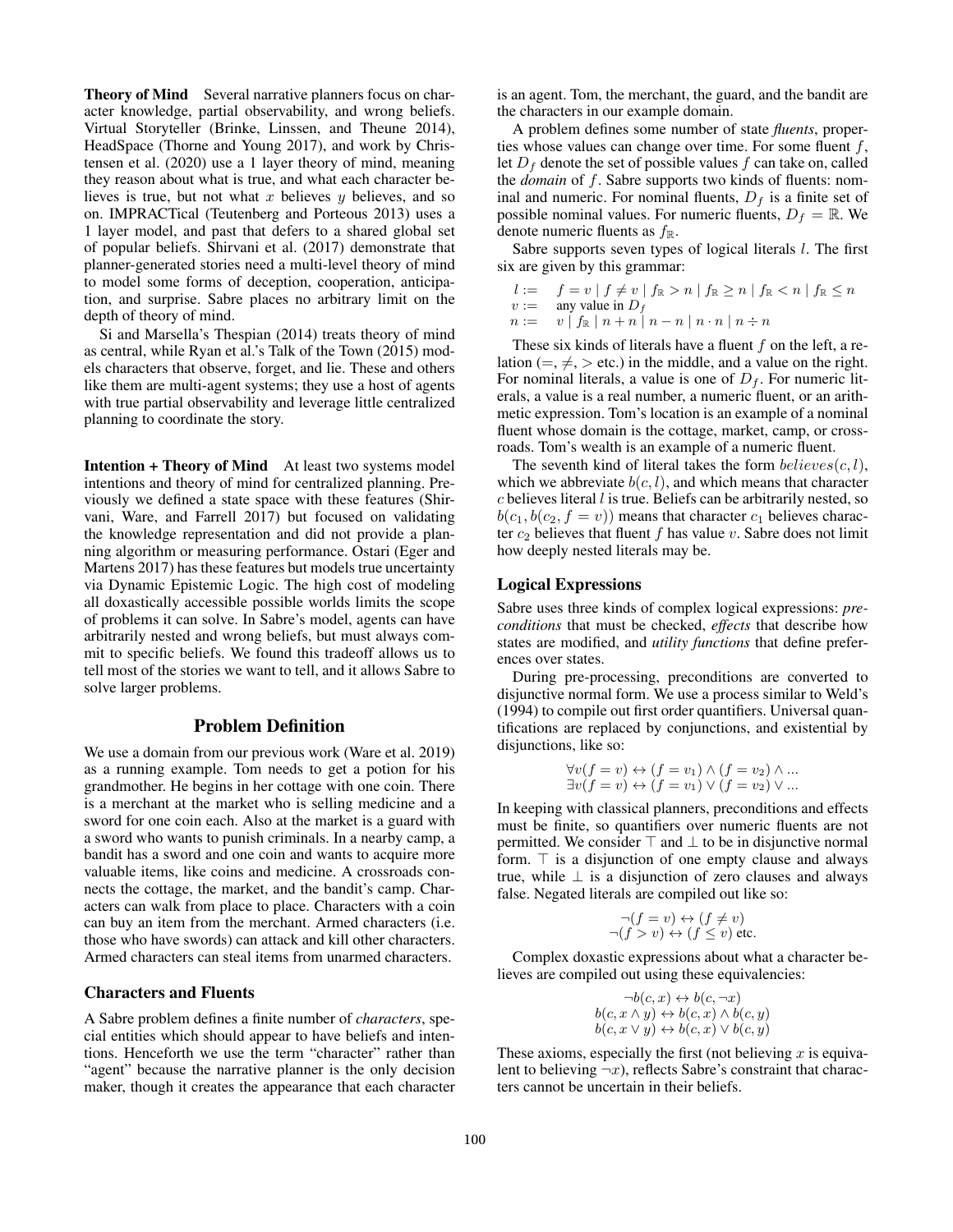Preconditions may not be contradictions. For example, the precondition  $b(c, f = v) \wedge b(c, f \neq v)$  is not allowed (because characters must commit to beliefs).

Effects describe how the state after an event differs from the state before. Effects can be conditional, meaning they may not apply, depending on the state before the event. Like UCPOP (Penberthy and Weld 1992) and Fast Downward (Helmert 2006), Sabre represents all effects as having a condition, even if that condition is simply  $\top$ .

A single effect  $e$  can be described by this grammar:

$$
\begin{array}{ll} e := & p \rightarrow g \\ g := & f = v \mid f_\mathbb{R} = n \mid b(c,g) \end{array}
$$

All effects have a condition  $p$  in disjunctive normal form. The effect  $p \rightarrow (f = v)$  means that, when p holds in the state before, fluent  $f$  has value  $v$  in the state after. Numeric fluents can be assigned numeric values following the grammar for  $n$  given above (i.e.  $n$  is a number, numeric fluent, or arithmetic expression). For example,  $\top \rightarrow (f_{\mathbb{R}} = f_{\mathbb{R}} + 1)$ means that  $f_{\mathbb{R}}$  has a value one higher in the state after.

Effects can modify character beliefs directly.  $p \rightarrow$  $b(c, f = v)$  means that, when p holds in the state before, character c believes fluent f has value  $v$  in the state after. Belief effects can also be arbitrarily nested, e.g.  $p \rightarrow$  $b(c_1, b(c_2, f = v))$  and so on. Having defined a single effect, we define an effect expression as a conjunction of effects:

$$
(p_1 \to g_1) \land (p_2 \to g_2) \land \dots
$$

In keeping with classical planning, effects must be deterministic, so disjunctions and expressions equivalent to disjunctions (like existential quantifications) are not permitted in effect expressions. Effects may not be contradictions.

Utility functions are compiled into a normal form similar to effects. They are conditional, but exactly one condition must hold in any state. A utility function is an ordered sequence of m conditional numeric expressions  $p \to n$ :

$$
\langle p_1 \to n_1, p_2 \to n_2, ..., \top \to n_m \rangle
$$

Here,  $m \geq 1$ ,  $p_{1...m-1}$  are conditions in disjunctive normal form, and  $n_{1...m}$  are numeric values following the grammar for  $n$  above (a number, numeric fluent, or arithmetic expression). The last condition  $p_m$  must be  $\top$  to ensure that one case will always hold. Utility functions are similar to if/elseif/else statements in a programming language. To evaluate a utility function in a state, we consider each conditional expression  $p_i \to n_i$  in order until we find one where  $p_i$  holds, then we evaluate  $n_i$ . In our example domain, the honest merchant  $(M)$  wants money. Her utility function is:

$$
\langle criminal(M) = \top \rightarrow 0, \top \rightarrow wealth(M) \rangle
$$

If she is a criminal, her utility is 0, else her utility is her number of coins. She prefers plans that increase her wealth, but will not commit crimes to do so.

### Initial State and Goal

The initial state defines an assignment of a value to every fluent; i.e.  $\forall f : f = v$  where  $v \in D_f$ . It also defines any wrong beliefs that characters initially hold; for example,  $(f = v) \wedge b(c, f = u).$ 

We use Shirvani et. al's (2017) variant of the *closed world assumption* to assume any beliefs not explicitly defined in

the initial state. When a character's belief about a fluent is not specified, we assume they believe its actual value. So if  $f = v$  and there is no explicit statement otherwise, we assume  $b(c, f = v)$ . Similarly, characters assume other characters have the same beliefs they do. If the initial state explicitly defines  $b(c_1, f = v)$  but has no explicit statement for what  $c_1$  believes  $c_2$  believes, we assume  $b(c_1, b(c_2, f = v))$ . These assumptions are only used for the initial state.

A problem defines an *author utility function*, which expresses preferences for the states the planner should attempt to reach. Recall the planner is the only decision maker, but each character should appear realistic. A Sabre problem also defines a utility function for every character, and characters should act to improve their utility, but the planner chooses when and how they act to maximize the author's utility. In other words, the puppetmaster tells the best story it can without making its puppets act out of character.

Let  $u(c_{author}, s)$  denote the author's utility in state s. Let  $u(c, s)$  denote the utility of character c in state s. In our example domain, the author's utility is as follows (where  $T$  is Tom, C the cottage, S the medicine, and loc is "location"):

$$
\langle loc(T) = C \land loc(S) = T \rightarrow 2, alive(T) = \bot \rightarrow 1, \top \rightarrow 0 \rangle
$$

The system prefers stories where Tom succeeds in bringing home the medicine, and will accept stories where he dies.

### Events: Actions and Triggers

Events change the world state. Domain authors can create two kinds of events: *actions*, which the planner can choose to take, and *triggers*, which must occur when they can.

An action a defines  $PRE(a)$  and  $EFF(a)$ , which are its precondition and effect expressions respectively. An action also defines  $CON(a)$ , a set of 0 to many consenting characters. Consenting characters are the ones responsible for taking the action. For an action to make sense in a narrative plan, every consenting character needs a reason to take the action.

Actions also define when characters observe them occurring. Formally, an action a defines a function  $\text{OBS}(a, c)$ . For any character c,  $\text{OBS}(a, c)$  returns a precondition expression p such that, when p holds, c observes action a occur. When a character observes an action, they update their beliefs based on the action's effects. When a character does not observe an action, their beliefs remain the same (unless explicitly modified by the effect). Consider this example action, where character  $c_1$  attacks  $c_2$  at location x:

Action a: 
$$
attack(c_1, c_2, x)
$$
  
\nPRE(a) =  $alive(c_1) = \top \land loc(c_1) = x \land loc(c_2) = x$   
\nEFF(a) =  $armed(c_1) \rightarrow alive(c_2) = \bot$   
\nCON(a) = {c<sub>1</sub>}  
\nOBS(a, c) =  $loc(c) = x$ 

Suppose  $c_1$  is the bandit,  $c_2$  is Tom, and x is the crossroads. This action can only occur if the bandit is alive and the bandit and Tom are both at the crossroads. After it occurs, if the bandit was armed then Tom is dead, or else the action has no effect. Only the bandit is a consenting character, because only she needs a reason to take the action (Tom is a victim, and the action can occur whether or not he wants it to happen). The observation function means that, for any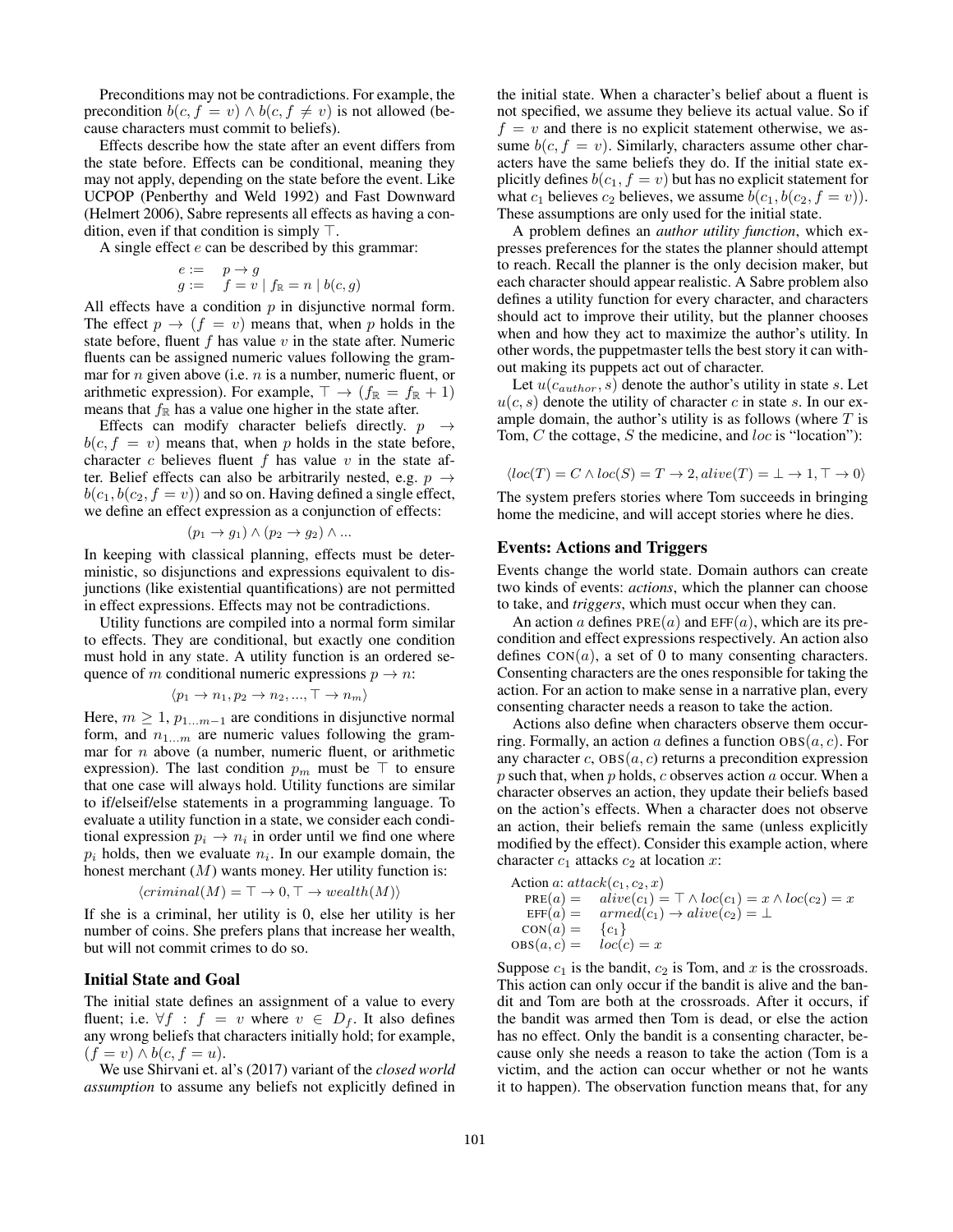character c, when  $loc(c) = x$  holds, c observes the action; i.e. any characters also at the crossroads will see the action happen. They will know Tom is dead, whereas those not at the crossroads will not know.

Triggers are events that must happen when their preconditions are met. A trigger t defines  $PRE(t)$  and  $EFF(t)$  as above. Any time the world is in a state where  $PRE(t)$  holds,  $EFF(t)$ must immediately be applied to change the world state. Actions advance time, but triggers do not. In other words, after time is advanced by taking an action, any number of triggers may then apply to update the state, but they happen instantly. If multiple triggers can apply in a state, Sabre chooses arbitrarily. To ensure determinism, triggers should not be defined such that their outcome depends on order of execution.

Triggers are similar to the axioms and derived predicates of PDDL planners (Thiébaux, Hoffmann, and Nebel 2005), but not identical. Triggers modify state fluents directly, whereas PDDL planners have basic predicates which can be directly modified by effects and special derived predicates whose values are deduced from basic predicates.

Triggers are commonly used for sensing and belief updates based on character observations. Consider this example, which means "When characters  $c_1$  and  $c_2$  are in the same place,  $c_1$  sees that  $c_2$  is there."

$$
\begin{array}{ll}\n\text{Trigger } t: see(c_1, c_2, x) \\
\text{PRE}(t) = & loc(c_1) = x \land loc(c_2) = x \land b(c_1, loc(c_2) \neq x) \\
\text{EFF}(t) = & \top \rightarrow b(c_1, loc(c_2) = x)\n\end{array}
$$

Suppose the bandit is at the crossroads and believes Tom is in the cabin when Tom is actually at the market. If the bandit walks to the market, she should notice Tom is there and update her wrong belief about Tom's location.

Triggers represent rules of the world common to all, so they do not define consenting characters or observation functions (i.e. if a character believes a trigger can happen, it does, regardless of whether they want it to).

Action Results Action effects have a finite number of conjuncts as specified by the domain author, but because actions can be observed and because we impose no limit on the depth of theory of mind, actions can cause infinitely many changes to the world state. In the above example, when Tom is killed, the bandit knows it, and knows that she knows it, and knows that any bystanders know it, and knows that they know that she knows it, and so on. Shirvani et al. (2017) showed these changes can be expressed in a finite graph, and at any rate only a finite number of these changes actually need to be calculated.

Let  $RES(a)$  be the results of action a, a possibly infinite conjunction composed of the action's explicitly authored effects and any effects implied by observations. Its conjuncts are in the same format as above,  $p \rightarrow q$ , where p is a condition and  $q$  is either an assignment of a value to a fluent or a belief.  $RES(a)$  is defined by these two rules:

1. 
$$
RES(a) \models EFF(A)
$$
  
\n2.  $\forall c : (RES(a) \models p \rightarrow g) \Rightarrow$   
\n $(RES(a) \models (OBS(a, c) \land b(c, p)) \rightarrow b(c, g))$ 

The first rule states the effects of  $a$  are also results of  $a$ . The second defines results implied by observations. If  $RES(a)$ 

includes the effect  $p \rightarrow q$ , and character c observes action a occur, and  $c$  believes the condition  $p$  holds, then  $c$  will now believe g. If the guard is at the crossroads when the bandit attacks Tom, and the guard believes the bandit is armed, then the guard now believes Tom is dead even though this was not explicitly authored as an effect of the *attack* action.

Sabre's belief and observation model is a key strength. Authors can explicitly specify beliefs in preconditions and modify them in effects using the *believes* predicate (for example, to create the lie action used in some domains (Farrell and Ware 2020)), but Sabre automates many common belief updates via observed actions and triggers.

### State Space

Sabre starts at the initial state and searches forward through the space of possible future states for a solution. To save memory, Sabre does not store a state as an array of values for each fluent; rather, it stores the history of events that led to that state, and when it needs to know the value of a fluent, it looks back through the history for the last time the fluent was modified. Let s be a state, and let  $\sigma(e, s)$  denote the state after event e (recall an event is an action or a trigger).  $\sigma(e, s)$ is only defined when  $s \models \text{PRE}(e)$ , i.e. when the event's precondition holds in  $s$ . For any literal  $l$ , we can determine if  $l$ holds in  $\sigma(e, s)$  using this procedure:

| <b>if</b> e has result $p \rightarrow q$ , and p holds in s, and $q \models l$ <b>then</b>                      |                         |
|-----------------------------------------------------------------------------------------------------------------|-------------------------|
| return $\top$                                                                                                   | $\triangleright$ Case 1 |
| <b>else if</b> e has result $p \rightarrow g$ , and p holds in s, and $q \land l \rightarrow \perp$ <b>then</b> |                         |
| return                                                                                                          | $\triangleright$ Case 2 |
| else if $PRE(e) \models l$ then return $\top$                                                                   | $\triangleright$ Case 3 |
| else if PRE $(e) \wedge l \rightarrow \perp$ then return $\perp$                                                | $\triangleright$ Case 4 |
| else if <i>l</i> holds in <i>s</i> then return $\top$                                                           | $\triangleright$ Case 5 |
| else return $\perp$                                                                                             | $\triangleright$ Case 6 |

There are six cases. Case 1 states that  $l$  holds if  $e$  has a result (whose condition holds) which makes  $l$  true. Case 2 states  $l$ does not hold if e has a result which contradicts l. Consider the precondition  $f_{\mathbb{R}} > 1$ . The effect  $f_{\mathbb{R}} = 0$  is not an exact negation of it, but  $f_{\mathbb{R}} > 1 \wedge f_{\mathbb{R}} = 0$  is a contradiction, so this effect would make that precondition ⊥.

Characters can have wrong beliefs, so it is possible for them to observe an action happen which they did not believe was possible. We call this a *surprise action*. When a character is surprised, they first update their beliefs so the action's precondition holds and then update their beliefs based on its effect. If the guard believes the bandit is dead, but then observes the bandit attack Tom, this would be a surprise. The guard updates his beliefs to realize the bandit is alive and then considers the results of the attack. Cases 3 expresses this—that  $l$  holds if it is implied by  $e$ 's precondition. Case 4 states that *l* does not hold if it contradicts *e*'s precondition. Since cases 1 and 2 are checked first, 3 and 4 only apply when  $l$  was not changed by a result of the event. If none of these cases apply, event  $e$  has no bearing on  $l$ , so we check  $l$ in the previous state s (cases 5 and 6).

Recall that a trigger must be applied when its precondition holds, and triggers happen instantly. When the world state is s and there exists a trigger t such that  $s \models \text{PRE}(t)$ , the world must immediately transition to  $\sigma(t, s)$ . For an event e and state s, we define  $\alpha(e, s)$  to be the state of the world after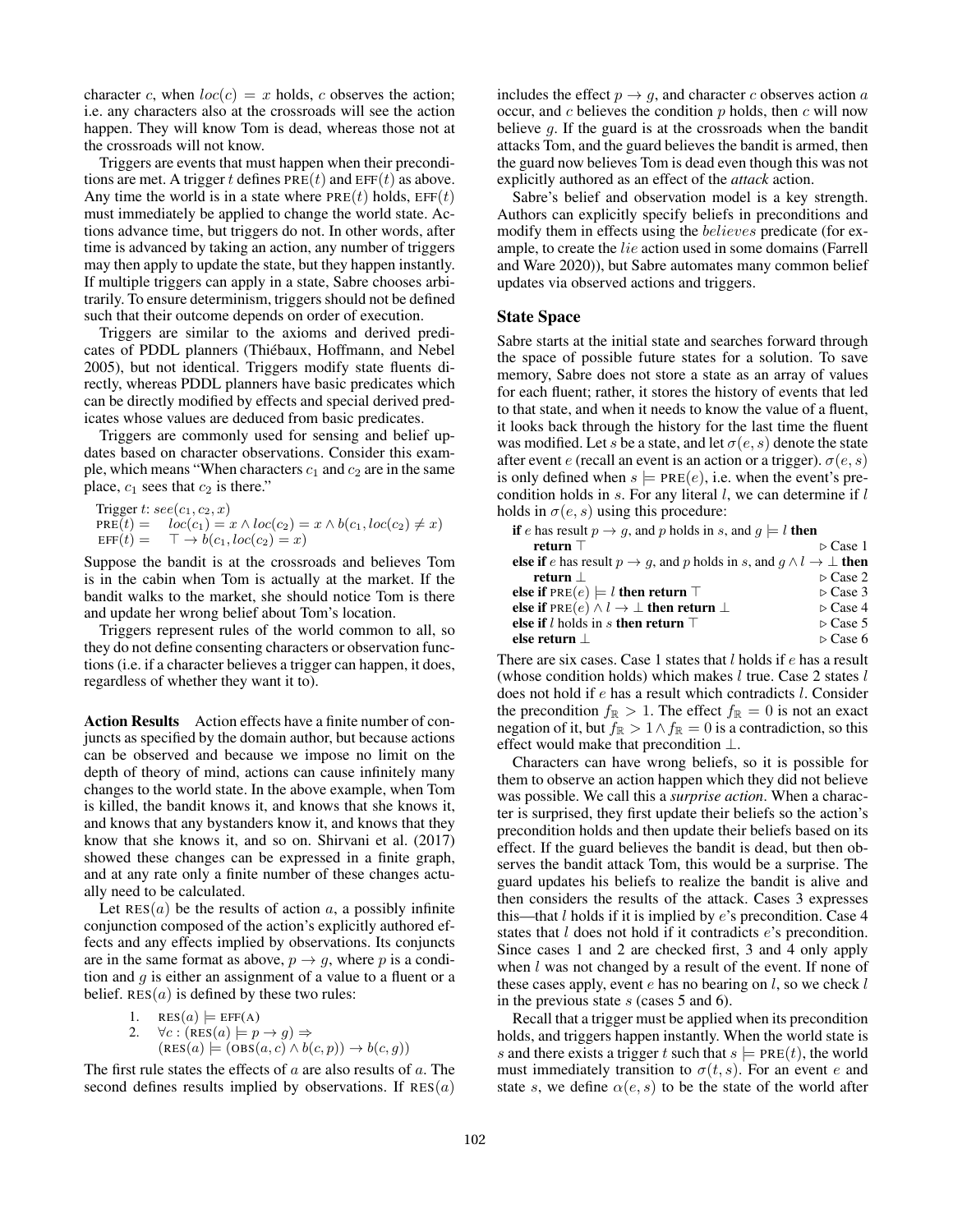taking event e and then applying any relevant triggers.  $\alpha$  is defined recursively as:

```
function \alpha(e, s)if \sigma(e, s) is undefined (i.e. s \not\models \text{PRE}(e)) then
          return undefined
     else if ∃ trigger t such that \sigma(e, s) \models \text{PRE}(t) then
          return \alpha(t, \sigma(e, s))else return \sigma(e, s)
```
As shorthand, let  $\alpha({a_1, a_2, ..., a_n}, s)$  represent the state after a sequence of *n* actions taken in that order from state *s*.

### Explanations and Solutions

Having defined Sabre's representation of the problem and its search space, we can now define a solution. Informally, a solution is:

- A sequence of actions which can be executed and leads to a state where the author's utility is improved.
- Every action taken by a character can be explained; i.e. each character believes the action can lead to increasing their utility.

To state this formally, we need a way to refer to what a character believes the state to be. Let  $c$  be some character, and let s be any state. We define  $\beta(c, s)$  to be the state that c believes to be the case when the actual state is s. This equivalence defines  $\beta(c, s)$ :

$$
s \models b(c, l) \leftrightarrow \beta(c, s) \models l
$$

We say an action  $a_1$  is *explained* in state s when it is explained for all of  $CON(a_1)$ , its consenting characters. An action  $a_1$  is *explained for* character  $c$  in state  $s$  when:

- 1. There exists a sequence of  $n \geq 1$  actions  $\{a_1, a_2, ..., a_n\}$ that starts with  $a_1$ .
- 2.  $\alpha({a_1, a_2, ..., a_n}, \beta(c, s))$  is defined.
- 3.  $u(c, \alpha(\{a_1, a_2, ..., a_n\}, \beta(c, s))) > u(c, \beta(c, s)).$
- 4. All actions  $a_i$  where  $i > 1$  are explained in the state before they occur; i.e.  $a_2$  is explained in  $\alpha(a_1, \beta(c, s))$ ,  $a_3$ is explained in  $\alpha({a_1, a_2}, \beta(c, s))$ , and so on.
- 5. No strict subsequence of  $\{a_1, a_2, ..., a_n\}$  also meets these 5 criteria and achieves the same or higher utility.

Requirement #1 states that there exists a plan which starts with action  $a_1$ . #2 states that character c believes the plan can be executed. In other words, the plan can be executed from  $\beta(c, s)$ , even if it cannot be executed from s, perhaps because  $c$  has wrong beliefs. #3 states that  $c$  believes the plan will lead to a state where their utility is higher (even if it actually won't). #4 states that the rest of the actions (after  $a_1$ ) must also be explained. For example, if the plan relies on actions by other characters, those actions must make sense for those characters. #5 states that the sequence should not include redundant or unnecessary actions.

Suppose Tom is at the cottage, has one coin, and wants medicine. The merchant is at the market, has medicine, and wants coins. Tom knows where the merchant is and that the merchant has medicine, but the merchant does not know Tom has money. When characters are in the same place, they

see what things each other have via a trigger. Would Tom walking to the market be explained?

To be *explained*, it must be *explained for* all of its consenting characters, which in this case is just Tom. Tom can imagine a plan to walk to the market, buy the medicine, and return to the cottage (#1). This plan is possible based on his current beliefs (#2), and he thinks it will lead to a state where his utility is higher (#3). Both Tom and the merchant are consenting characters for the *buy* action. Tom anticipates the merchant will let him *buy*, which is reasonable given his beliefs about her (#4). Note that, in the initial state, the merchant *cannot* form a plan to walk to the cottage and have Tom buy medicine, because the merchant does not think Tom has any money. However, once Tom arrives at the market, the merchant will see he has money via a trigger that updates the merchant's beliefs. Now the merchant will consent to *buy*. Requirement #5 means Tom cannot plan to walk to the market, walk home, walk back to the market, buy the medicine, and walk home. This plan is redundant; the first two actions could be removed and it would still achieve the same utility.

Finally, we define a solution. Let  $s_0$  be the initial state. A solution to a Sabre problem is a sequence of  $n$  actions  ${a_1, a_2, ..., a_n}$  such that:

- 1.  $\alpha({a_1, a_2, ..., a_n}, s_0)$  is defined.
- 2.  $u(c_{author}, \alpha(\{a_1, a_2, ..., a_n\}, s_0)) > u(c_{author}, s_0).$
- 3. All actions in  $\{a_1, a_2, ..., a_n\}$  are explained in the state immediately before they occur.
- 4. No strict subsequence of  $\{a_1, ..., a_n\}$  meets these criteria.

In short, the plan is possible, leads to a state where the author's utility is higher, has only actions that make sense for characters, and is non-redundant. We validated this model of believable actions with human subjects (Shirvani, Farrell, and Ware 2018), but we also acknowledge believable character behavior is more than simply seeking higher utilities. Parallel work is using Sabre to expand our definition to include emotion and personality (Shirvani and Ware 2020).

#### Pre-Processing and Simplification

Sabre does several pre-processing steps before planning begins. Recall that actions can have an infinite number of results. Fortunately, there are a finite number of preconditions that ever need to be checked—those that appear in event preconditions, action observation functions, effect conditions, and utility conditions. As long as Sabre calculates all *relevant* results (i.e. all results that would affect this finite list of preconditions) it can be sound. During pre-processing, Sabre does this, adding explicit effects to actions so that all relevant results are accounted for.

The astute reader may also notice a challenge that arises when dealing with triggers and beliefs. Triggers are not only checked in the current state s, but also in every character's beliefs. Consider an example trigger, where  $x$  and  $y$  are shorthand for any two literals:

| Example trigger $t$ : |                      |
|-----------------------|----------------------|
| $PRE(t) =$            | $x \wedge \neg y$    |
| $EFF(t) =$            | $\top \rightarrow y$ |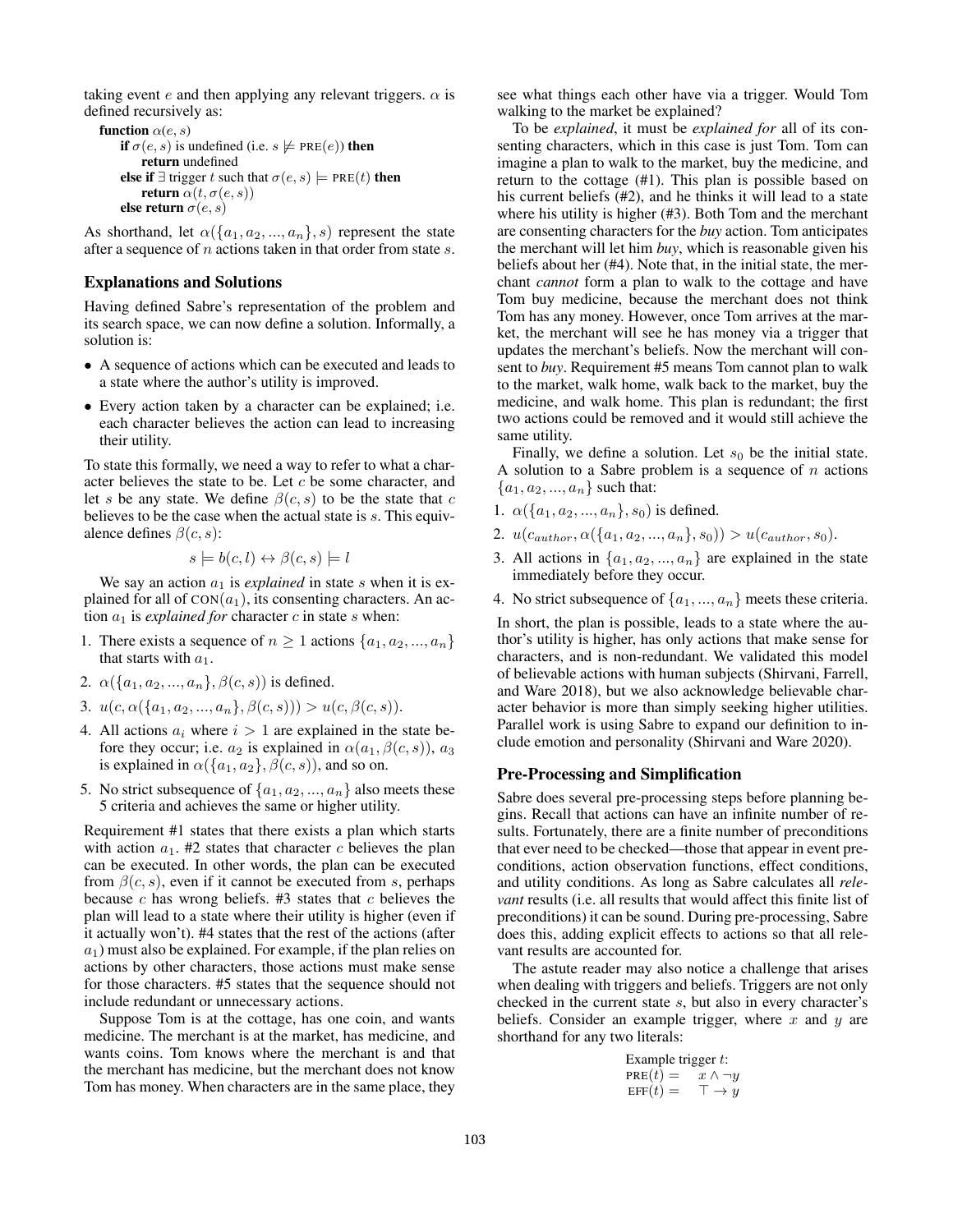#### Algorithm 1 The Sabre algorithm

|     | 1: Let $A$ be the set of all actions defined in the domain.                |
|-----|----------------------------------------------------------------------------|
|     | 2: SABRE( $c_{author}$ , $s_0$ , $\emptyset$ , $s_0$ )                     |
|     | 3: function SABRE $(c, r, \pi, s)$                                         |
| 4:  | <b>Input:</b> character c, start state r, plan $\pi$ , current state s     |
| 5:  | if $u(c, s) > u(c, r)$ and $\pi$ is non-redundant then                     |
| 6:  | return $\pi$                                                               |
| 7:  | Choose an action $a \in \mathcal{A}$ such that $s \models \text{PRE}(a)$ . |
| 8:  | <b>for all</b> $c' \in \text{CON}(a)$ such that $c' \neq c$ <b>do</b>      |
| 9:  | Let state $b = \alpha(a, \beta(c', s))$ .                                  |
| 10: | <b>if</b> $b$ is undefined <b>then return</b> failure.                     |
| 11: | else if $\text{SABRE}(c', b, \emptyset, b)$ fails then return failure.     |
| 12: | <b>return</b> SABRE $(c, r, \pi \cup a, \alpha(a, s))$                     |

And imagine  $c$  is a character and the state is:

$$
x \wedge y \wedge b(c, x) \wedge b(c, \neg y)
$$

The trigger does not apply in this state, but it does apply in  $\beta(c, s)$ . The state should immediately transition to:

$$
x \wedge y \wedge b(c, x) \wedge b(c, y)
$$

The above procedure defining  $\alpha$  fails to capture this case. Even if it did, since Sabre does not limit how far theory of mind can be nested, it is difficult to know how many levels of beliefs need to be checked to make sure all triggers have been applied. We previously proposed a solution to this problem (Shirvani, Ware, and Farrell 2017), but it requires graph isomorphism checks. Sabre works differently.

During pre-processing, for every character  $c$ , if there exist a trigger t with the effect  $p \rightarrow q$ , and  $b(c, q)$  is in the set of all possible preconditions, a new trigger  $t'$  is generated with  $PRE(t') = b(c, PRE(t))$  and  $EFF(t') = b(c,EFF(t))$ . This ensures triggers also account for all relevant effects. To use the earlier example:

| Original trigger $t$ :        |  | New trigger $t'$ : |                                                        |  |  |  |  |
|-------------------------------|--|--------------------|--------------------------------------------------------|--|--|--|--|
| $PRE(t) = x \wedge \neg y$    |  |                    | $\Rightarrow$ PRE $(t') = b(c, x) \wedge b(c, \neg y)$ |  |  |  |  |
| $EFF(t) = \top \rightarrow y$ |  | $\text{EFF}(t') =$ | $\top \rightarrow b(c, y)$                             |  |  |  |  |

The preconditions of these new triggers may add to the set of all possible precondition literals, so the process is repeated until no new triggers are needed. It is possible to construct triggers that would cause this process to run infinitely, in which case we would need to revert to our previous graphbased solution, but in practice we have never encountered such a domain.

Sabre also uses methods adapted from other planners (Hoffmann 2003; Helmert 2006) to simplify the problem by detecting propositions which must always be true or false. This sometimes allows the removal of fluents, actions, and triggers from the domain to reduce the time and memory required during search.

#### Search

Sabre's search procedure is given in Algorithm 1. It takes four inputs: the character  $c$  for whom we want to find a plan, the state r where the search began, a plan  $\pi$ , and the current state s. The plan  $\pi$  is the sequence of actions that can be executed from  $r$  to reach  $s$ . SABRE can find a plan for any character from any state. The initial call to SABRE (line 2)

uses the special author character  $c_{author}$ , the initial state of the problem  $s_0$ , and the empty plan  $\emptyset$ .

SABRE starts by checking if the current plan is a solution (line 5). It is a solution if character  $c$ 's utility is higher in  $s$ than it was in  $r$  and the plan does not contain unnecessary actions. If the current plan is not a solution, we nondeterministically choose an action  $a$  to add to the plan. Before exploring further, Sabre checks whether that action can be explained for all the consenting characters other than  $c$  (lines 8 to 11). When c is  $c_{author}$  Sabre needs to find an explanation for all consenting characters. When  $c$  is a character, they must be able to anticipate the cooperation of other characters who are part of their plan. Tom must expect the merchant will consent to the *buy* action to include it in his plan.

There are two cases where  $a$  cannot be explained for a consenting character c'. The first is when  $\alpha(a, \beta(c', s))$  is undefined (line 10), meaning  $c'$  does not think  $a$  is possible. The second is when  $c'$  cannot imagine a plan starting with  $a$ that improves their utility (line 11), so they have no reason to consent to it. Tom cannot expect the merchant to simply give him the medicine, because it wouldn't improve the merchant's utility. If the action can be explained for all consenting characters besides  $c$ , we add  $a$  to the plan, advance the current state to  $\alpha(a, s)$ , and recursively call SABRE.

If the first call to SABRE on line 2 returns a plan, it is a solution to the problem; i.e. it can be executed from the initial state, leads to a state where the author's utility is higher, and all actions can be explained for all characters. SABRE may not terminate if no solution exists, so in practice we impose a maximum depth on the search.

# Evaluation

Sabre has a unique set of features; it is a centralized planner that reasons about intentions and beliefs with no limit on theory of mind but without uncertainty. These features are ideal for the interactive narratives we generate, but they make it difficult to compare to other systems, so we use benchmark problems to convey the scope of what Sabre can solve and an ablation study to motivate its combination of features.

Intentional planners like IPOCL (Riedl and Young 2010), Glaive (Ware and Young 2014), and the original IMPRAC-Tical (Teutenberg and Porteous 2013) do not reason about beliefs, so either Sabre must reason about belief when it is not required, or the problems are unsolvable by the intentional planners. HeadSpace (Thorne and Young 2017) and a later version of IMPRACTical (Teutenberg and Porteous 2015) limit theory of mind. Multi-agent systems like Thespian (Si and Marsella 2014) and Talk of the Town (Ryan et al. 2015) reason about theory of mind but have limited centralized planning, so they would need to run many times until they happen to achieve the author's goal. Ostari (Eger and Martens 2017) is centralized with intentions and beliefs but allows true uncertainty, which dramatically increases the size of its search space. As a test, the smallest example from the *Lovers* domain (described below) was implemented and tested in Ostari, but it quickly ran out of memory before finding any solutions. None of these makes for a fair empirical comparison.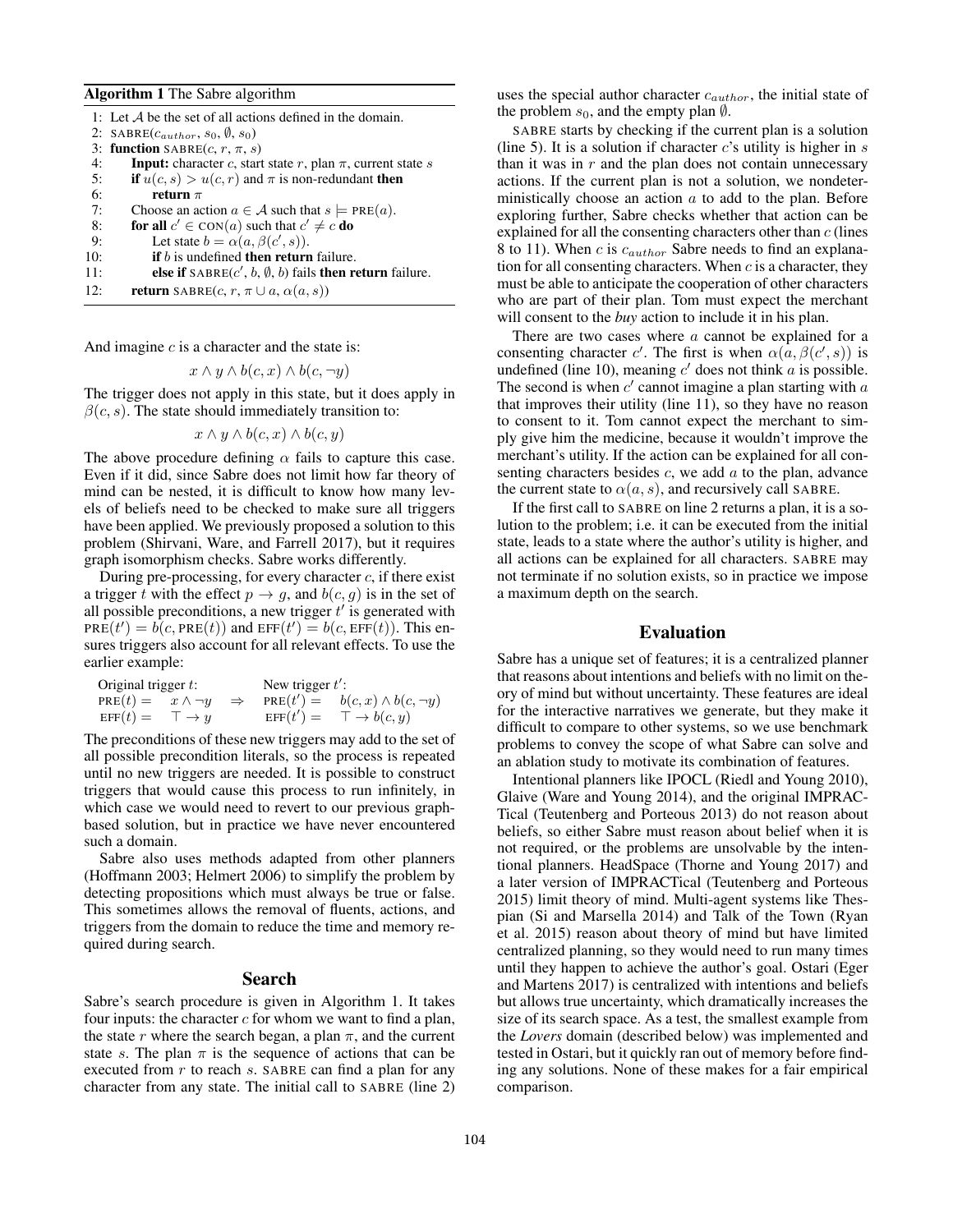| Domain           | Char. | <b>Fluents</b> | <b>Actions</b>  | <b>Triggers</b> | <b>Time</b>      | Visited | Generated   |  |      |          | Sabre | <b>Intention</b> |                   | <b>Belief</b> |  |
|------------------|-------|----------------|-----------------|-----------------|------------------|---------|-------------|--|------|----------|-------|------------------|-------------------|---------------|--|
|                  |       |                |                 |                 |                  |         |             |  |      |          |       |                  |                   |               |  |
| Raiders $(1)$    |       | ∩ 1<br>41      | 39              | 66              | 1.4 s            | 905     | 17,815      |  |      |          |       |                  | .10               |               |  |
| Space $(1)$      |       | 16             | 32              |                 | 6 ms             | 18      | 192         |  |      |          |       |                  |                   |               |  |
| Treasure $(1)$   |       |                | 34              |                 | ms               | 22      | 288         |  |      |          |       |                  |                   |               |  |
| Hubris $(1)$     |       | 29             | $\overline{14}$ |                 | $47 \text{ ms}$  | 58      | 831         |  |      |          |       |                  |                   |               |  |
| BearBirdJr $(1)$ |       | 13             | 20              |                 | 14.0 m           | 290.711 | 34,084,608  |  |      |          |       |                  | .10               |               |  |
| Lovers $(9)$     |       | 11.3           | 312.0           | 370.0           | $40.3 \text{ m}$ | 26.983  | 5,198,414   |  | 10.0 | 0.0      | 0.0   |                  | 50.7              |               |  |
| Grandma (2)      |       | 61.0           | 836.0           | 896.0           | 6.2 <sub>h</sub> | 598,577 | 105,178,466 |  | 1.0  | $_{0.0}$ | 0.0   | 1.U              | $\overline{13.0}$ |               |  |

Table 1: Performance on benchmark problems (left) and ablation study solution counts for those problems (right)

Since we cannot make a direct comparison, we demonstrate the scale of problems Sabre can solve with a suite of benchmark narrative domains from the literature by several authors. *Raiders* was introduced with Glaive (Ware and Young 2014) as a problem that requires failed plans and conflict; *Space* is an additional Glaive domain. Since Glaive domains were authored for a planner that did not support belief, we added common sense beliefs and triggers (e.g. characters observe actions that occur in their location, etc.). *Raiders* had a pseudo-belief predicate ("knows location of") which we replaced with true beliefs. *Treasure* (Shirvani, Farrell, and Ware 2018) and *Hubris* (Christensen, Nelson, and Cardona-Rivera 2020) require intentions and wrong beliefs. *BearBirdJr* simplifies Sack's (1992) Micro-TaleSpin version of Meehan's (1977) story generator. *Lovers* was introduced for belief and intention recognition tasks (Farrell and Ware 2020); this domain is parameterizable, so we randomly generated 10 instances known to be solvable. 9 were successfully solved by Sabre. *Grandma* is from a recent planningbased narrative game (Ware et al. 2019) with intention and belief and has two instances: one where the player wins and one where the player dies. We will publish these domains and problems with our modifications in a technical report.

Table 1 shows the number of characters, fluents, actions, and triggers for the problems in each domain after grounding and simplification. The table shows the time required to find the first solution for each problem in the domain and the number of nodes visited and generated by the search. When a domain has several problems (and thus may have a different numbers of triggers, solutions, etc.), we give averages. We used a deterministic A\* version of Algorithm 1 (Pohl 1970), using Bonet and Geffner's  $h^+$  heuristic (2001) on a Dell Precision 7920 x64 with a 2.1 GHz processor.

Since we cannot compare directly to other planners, we motivate Sabre's features via ablation. For our test problems, we generated all plans at or below a fixed length and counted which are solutions according to full Sabre, Sabre with only intention, and Sabre with only belief. Only intention means characters try to improve their utility, but beliefs are not tracked and all characters are omniscient; it approximates intentional planners like IPOCL, Glaive, and early IMPRACTical. Only belief means beliefs are tracked and characters only take actions they think possible, even if the actions can't lead to improving their utility; it approximates belief-only planners like HeadSpace. The fixed length for a problem is the min depth at which any Sabre solutions exist.

The right of Table 1 show how many solutions Sabre

found vs. the ablated planners.  $\checkmark$  counts solutions which were also valid Sabre plans, and  $\chi$  counts those which were valid according to the ablated model but not Sabre. As emphasized above, it is unfair to compare these ablated planners on problems they were not designed to solve. These numbers do not prove Sabre better than previous planners; we report them only to motivate reasoning about intention and belief together. We want to show that one could not, for example, simply add an extra check on solutions generated by an intentional planner to get a system that effectively reasons about belief as well. We previously demonstrated that audiences significantly prefer stories with both intention and belief and notice flaws when one or the other is lacking (Shirvani, Farrell, and Ware 2018).

### Implementation

The planner and relevant documentation can be found here:

http://cs.uky.edu/<sup>∼</sup>sgware/projects/sabre

### Limitations, Future Work, and Conclusion

This paper describes Sabre, the first narrative planner to support ADL, numeric fluents, intention, and deep theory of mind. Though Sabre enables automated story generation, the general problem of author burden remains; domain authors must still define fluents, actions, triggers, and utility functions, and debugging narrative planning domains is hard. Supporting theory of mind enables new stories (Shirvani, Ware, and Farrell 2017), but adds significant cost above an intention-only planner. Sabre does not support uncertainty, which may be necessary for some stories, like murder mysteries (Eger 2020).

The most obvious direction for future work is to explore improvements to the search process via pruning and better heuristics that account for the beliefs and intentions, an approach which dramatically improved performance for other narrative planners like Glaive and IMPRACTical.

## Acknowledgments

This work was supported by the National Science Foundation, Grant No. IIS-1911053. All opinions are our own. We thank Markus Eger for implementing a sample problem in Ostari to evaluate the suitability of comparing it to Sabre. We thank Rachelyn Farrell for her help in converting domains to Sabre's format.